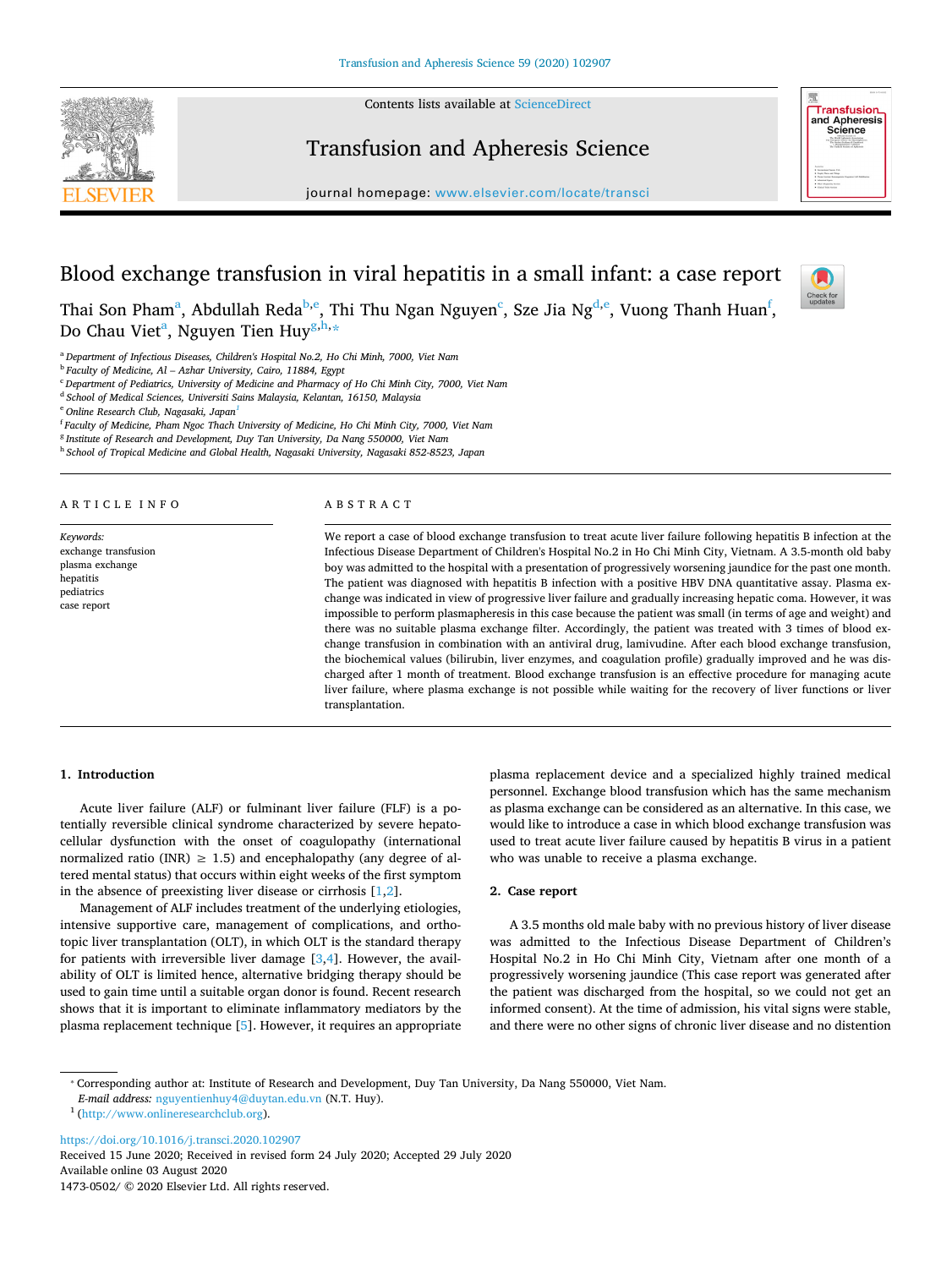# Clinical and laboratory characteristics of the patient during treatment.

| Date of admission                         | D <sub>1</sub> | D7          | D9 $(1st$ transfusion) |       | D12 $(2nd$ transfusion) |       | D <sub>14</sub> ( $3rd$ transfusion) |       | D <sub>20</sub> | D41   |
|-------------------------------------------|----------------|-------------|------------------------|-------|-------------------------|-------|--------------------------------------|-------|-----------------|-------|
|                                           |                |             | Before                 | After | Before                  | After | Before                               | After |                 |       |
| Total bilirubin (µmol/L)                  | 253.6          | 577.0       | 660.0                  | 286.0 | 362.0                   | 168.0 | 175.0                                | 93.0  | 214.0           | 129.3 |
| Direct bilirubin (µmol/L)                 | 151.0          | 334.0       | 407.0                  | 98.5  | 182.0                   | 82.0  | 69.6                                 | 35.6  | 132.0           | 96.2  |
| AST $(IU/L)$                              | 2982           | 139         | 138                    | 107   | 104                     | 60    | 112                                  | 45    | 119             | 210   |
| $ALT$ ( $IU/L$ )                          | 1366           | 177         | 119                    | 43    | 53                      | 22    | 30                                   | 16    | 54              | 148   |
| Ammonia, $NH_3$ ( $\mu$ mol/L)            | 115            | 91          |                        |       | 139                     |       | 103                                  |       | 51              |       |
| PT(s)                                     | 39.6           | 85.6        | 70.4                   | 22.7  | 40.4                    | 29.7  | 35.6                                 | 22.7  | 23.1            | 18.1  |
| aPTT(s)                                   | 45.0           | 82.5        | 73.1                   | 38.8  | 127.1                   | 52.5  | 44.8                                 | 42.4  | 42.1            | 36.8  |
| Fibrinogen $(g/L)$                        | 0.87           | 0.40        | 0.40                   | 1.84  | 1.27                    | 1.59  | 1.33                                 | 1.76  | 1.47            | 1.78  |
| <b>INR</b>                                | 3.16           | 7.16        | 5.82                   | 1.76  | 3.23                    | 2.33  | 2.83                                 | 1.76  | 1.78            | 1.39  |
| Platelets ( $\times$ 10 <sup>3</sup> /ml) | 100.0          |             | 147.0                  | 78.0  | 74.3                    | 30.7  | 65.0                                 | 47.7  | 102.0           | 103.0 |
| Coma level                                |                | $_{\rm II}$ | III                    | III   | П                       |       |                                      |       | alert           | alert |

<span id="page-1-0"></span>**Table 1** 

of the jugular vein. His cardiopulmonary examination was normal. On the abdominal examination, his liver was palpable 2 cm below the right costal margin, soft in consistency and tender. There was no ascites noted.

Laboratory tests showed [\(Table 1](#page-1-0)) severe hepatocellular necrosis with elevated alanine aminotransferase (ALT) 1366 IU/L, aspartate transaminase (AST) 2982 IU/L and ammonia levels (115 μmol/L). Furthermore, cholestasis observed with increased levels of total (253.6 μmol/L), direct bilirubin (151 μmol/L), alkaline phosphatase (1067 U/L), and gamma-glutamyltransferase (191 U/L). Moreover, coagulopathy was present with prothrombin time (PT) of 39.6 s and international normalized ratio (INR) of 3.16. On the other hand, his serum electrolytes and renal function were normal. An abdominal ultrasound was performed and the result was unremarkable. Serological testing for hepatitis A and C, Epstein-Barr virus, TORCH infections, dengue virus, *Chlamydia*, *Mycoplasma pneumonia* were all negative. However, his HBsAg was positive and the quantitative assay for HBV DNA was 4600 UI/mL (3.66 log10). There was no documented poisoning, metabolic disorders, or excessive use of acetaminophen. The patient was diagnosed with acute hepatic failure caused by acute hepatitis B and was treated with vitamin K, lactulose, and fluid restriction with the correction of glycemia. Moreover, specific treatment of acute hepatitis B infection was introduced with lamivudine 8 mg/kg/day.

During hospitalization, the patient's liver functions continuously deteriorated with progressive hyperbilirubinemia, hyperammonemia, and progressive coagulation disorders ([Table 1\)](#page-1-0). On the  $8<sup>th</sup>$  day of hospitalization, the patient demonstrated signs of grade 2-3 hepatic encephalopathy with drowsiness and decreased awareness. In view of gradually worsened hepatic coma (grade II-III) with the standard treatment, a plasma exchange was indicated. However, the plasma exchange filter in the hospital only available in two different sizes, Primaflex TPE 1000 and TPE 2000 sets (Baxter, USA). Accordingly, bearing in mind that the patient is small, it was not possible to perform a plasma exchange (even with the TPE 1000 available which required priming techniques that were not available at the time, appropriate for a minimal patient weight of 9 kg ([https://www.baxter.fi/sites/g/files/](https://www.baxter.fi/sites/g/files/ebysai1556/files/2019-05/NOMG12016-0003_TPE-1000-2000.pdf)  [ebysai1556/files/2019-05/NOMG12016-0003\\_TPE-1000-2000.pdf\)](https://www.baxter.fi/sites/g/files/ebysai1556/files/2019-05/NOMG12016-0003_TPE-1000-2000.pdf), so a blood exchange transfusion procedure was performed instead. Double volume exchange transfusion was done three times for this patient as follows: blood transfusion was performed through the right femoral vein using a central catheter (Certofix® Duo Paed). The exchange included 450 mL of a donor's frozen plasma  $(AB<sup>+</sup>)$  and 500 mL of packed red blood cells  $(O<sup>+</sup>)$  for each time. The procedure was performed within 3 hours, and each cycle (supplied and removed blood vo $lume = 15-20$  ml) lasted for  $5 - 7$  minutes.

After each blood exchange transfusion, the mental status of the patient and the biochemical values (bilirubin, liver enzymes, and coagulation profile) progressively returned to normal [\(Table 1](#page-1-0)). Although his ammonia level gradually improved (91,139,103 μmol/L), it did not return to normal within the third week when the liver functions started to recover (51 μmol/L) [\(Table 1](#page-1-0)). Furthermore, PT showed significant improvement after each blood transfusion returning to its lower-most value in D41 ([Table 1\)](#page-1-0). Complications of blood transfusion such as hyperglycemia, electrolyte disorders, cardiac arrhythmia, and hypothermia were not observed in this patient. Thrombocytopenia was noted after each blood exchange transfusion because only red blood cells and fresh plasma were transfused [\(Table 1\)](#page-1-0). However, there were no clinical manifestations of bleeding. The patient's liver functions gradually improved and were normal at discharge with HBV DNA concentration at 286 UI/ml (2.46 log10) and no noticed disability. After being discharge from hospital, the patient continued to receive lamivudine treatment and was followed-up every month.

### **3. Discussion**

For fulminant liver failure with low self-recovery ability, the standard treatment is supportive care for the liver. Plasma exchange is mainly used as a temporary solution for liver transplantation [[5](#page-2-4)] but is not always available. Blood exchange transfusion, which has a similar mechanism to that of plasma exchange, has been practiced in the treatment of acute liver failure for years and a lot of cases have shown favorable outcomes. A study reported the first case of recovery from a hepatic coma after two exchange blood transfusions in a boy aged 13 years old [\[6\]](#page-2-5) and another recovery from acute hepatic failure after exchange transfusion in a 25-year-old patient was reported [\[7\]](#page-2-6).

In low-birth-weight infants  $(< 6 \text{ kg})$ , the plasma replacement filter is not suitable, and the procedure must be performed in the intensive care unit environment because of the potential serious side effects. An alternative, which is not less effective but perhaps safer, is total blood transfusion. Blood exchange transfusion is used for the treatment of some diseases, mainly jaundice due to blood group incompatibility in the newborn, sickle cell anemia, and some metabolic disorders. The risk is the same as any blood transfusion procedure, with some occurring more frequently in infants, such as heart failure, hypothermia, hypocalcemia, hyperkalemia, and hypoglycemia [[8](#page-2-7)]. The mechanism of exchange blood transfusion is similar to that of plasma exchange, which includes the removal of bilirubin, bile salts, endotoxins, and cytokines, and the addition of coagulation factors and antibodies. It is important to note that blood transfusion is less effective at reducing blood ammonia (as can be seen in this case), while continuous dialysis can remove this substance quickly within hours [\[9,](#page-2-8)[10\]](#page-2-9).

There is currently no data on the prognosis of blood exchange transfusion in acute liver failure. Transfusion has been reported in some cases and clinical reports of acute hepatic failure that have been widely accepted. In the absence of means to perform liver transplantation procedure, we recommend performing blood exchange transfusion in acute liver failure until self-recovery of the liver functions or liver transplantation is available.